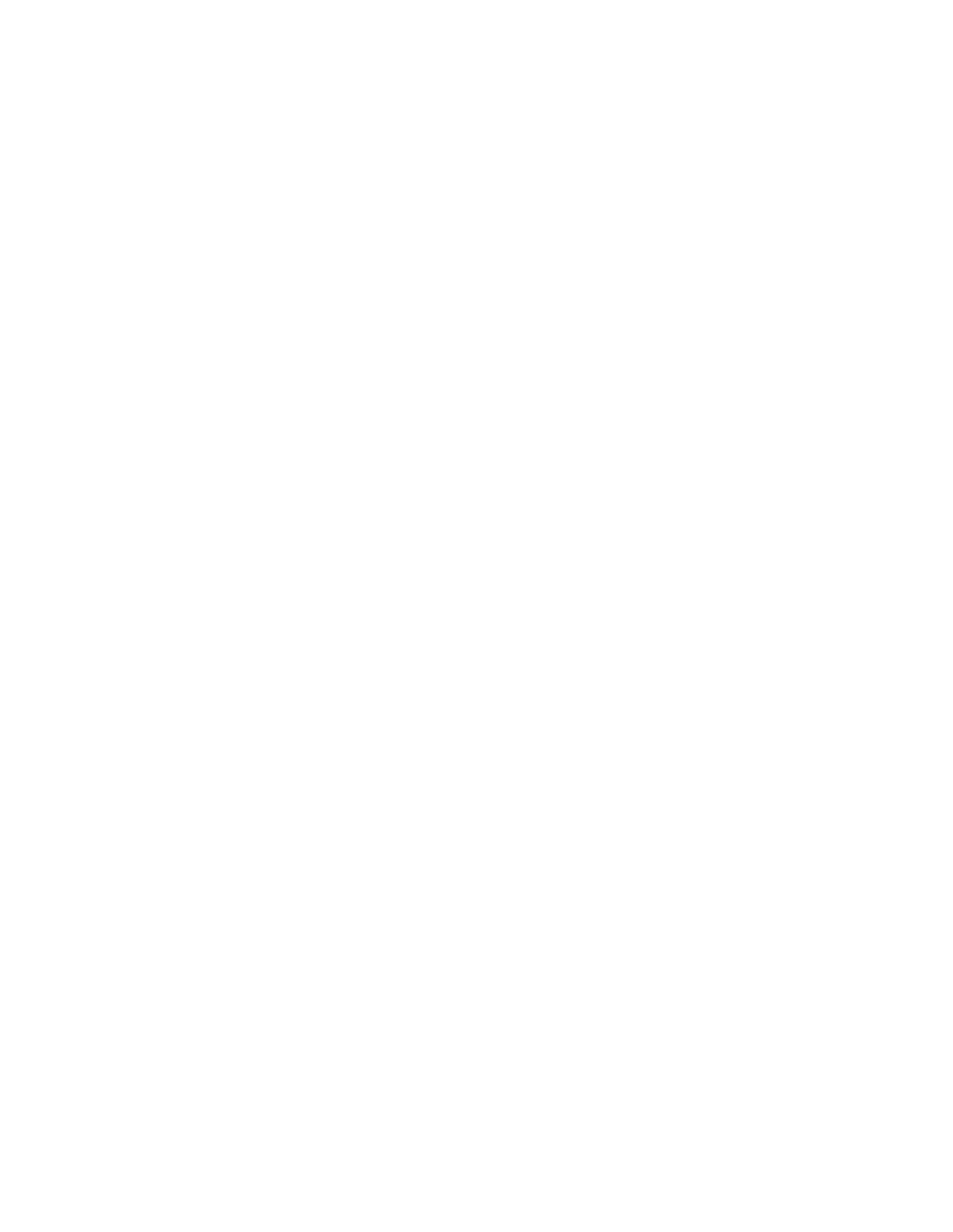Architects that are successful in their use of CAD tools are distinguished by their ability to change modes rapidly between *these*  domains. Second, in the realm of presentation, computers present design ideas with a "hard" edge. In this case "hard" means a focus on quantitative rather than qualitative notions.

Fundamentally, today's computer graphics systems do not represent environments the way that architects conceive them. In typical architectural CAD systems *the* focus is on specifying the space defining elements, such as walls, rather than the space contained within them. In addition, architects find it difficult to give up both the tactile qualities of a physical model and choices of the representations.

At first glance many of *these* problems appear solvable. For example, *through* the use of parametric design approaches, *one* could imagine that the focus on coordinates could be *diminished.* However, the mere acceptance of a parameter-driven functional model requires a level of finality unlike any of the traditional design mediums used in *architec*ture.

While computer graphics *techniques have*  aided in the design and analysis of many structures, this is generally through very specific and disjoint programs, each requiring special preparation of data and each being applied after the conceptual design is complete. The architectural profession has yet to be presented with integrated design software that provides the opportunity to go from conceptual design to working drawings and specifications without many intermediate translations of representation.

Most architectural design systems are multi-modal. In fact, efficient CAD users rarely use the supposedly intuitive *user* inter-Face that is ostensibly *presented* by the sys*tem.* Instead *they* use cryptic keystroke and menu accelerators. Unfortunately all of this is done under the guise of providing a design environment with more features and flexibility. At what point do features become clutter? A pencil has relatively few features other than the hardness of its lead, the sharpness of its point and the orientation and pressure with which it is *presented to the* paper. Despite all of their menu options, there are few computer-aided systems with comparable flexibility.

### **Outlook for the Future**

What is it about the medium of pencil and paper thac allows for exploration of ideas, and how might this attribute be captured in a real computer-aided design system?

Sketching communicates ideas rapidly through approximate visual *images* with low overhead, no need For precision or special*ized knowledge.* Furthermore, due to its low overhead, the *processes of* iteration and revision are encouraged. In contrast, most 3D

computer modeling systems are good at generating arbitrary views of precise 3D models and exploring designs at a variety of scales - ranging from a bird's-eye view to that of a person within the *described* space.

One example prototype of a next-generation design tool is the SKETCH system developed by Zeleznik et al at Brown University [8]. SKETCH attempts to combine the advantages of free-form drawing with a 3D modeling system's ability to generate arbitrary views in order to create an *environment for*  rapidly conceptualizing and editing of approximate 3D scenes.To achieve this, SKETCH *uses* simple non-photorealistic *rendering* and a purely gestural interface based on simplified line drawings oF primitives that allows all operations to be specified within the 3D world. Figure 5 shows an example of output from the *system.* 

In order to satisfy the needs of architectural designers, it is important that we, as computer graphics system designers, embrace the traditional tools of the *architect\_ In* addition to creating computer graphics tools based on imprecise modes of representation and interaction, another *intriguing* possibility is co combine such representations with traditional representations. For example, designers sometimes digitize physical models into 3D modeling systems for the purpose of refinement and construction documentation. It would be *interesting* if *designers* could digitize *drawings~models* early in the design *process* and then have computer graphics systems chat support novel interactions with these representations. In this way, architects could combine the advantages of traditional tools with those of computer graphics systems.

If pencil sketching is the natural medium for exploration, then pencil sketches should be the starting points of the computer-aided design process. Tools should be developed to manipulate sketches directly, providing capabilities that are difficult to attain on paper, *such* as unconstrained zooming in and out of the sketched design. Future systems should also support iteration by providing *output* of preliminary work that can be easily erased and drawn over and once again read back into the *system.* Ideally through a *series* of iterations and manipulation, the design system could deduce and modify geometric relationships implicitly. Future CAD systems should support the generation of rapid prototypes. For instance a system might generate cutouts for paper folded models.

Designing on *the* computer with today's CAD *systems* is often like following a recipe,



Figure 5: Sample image from the **SKETCH system. See page 100 for image in full color.**